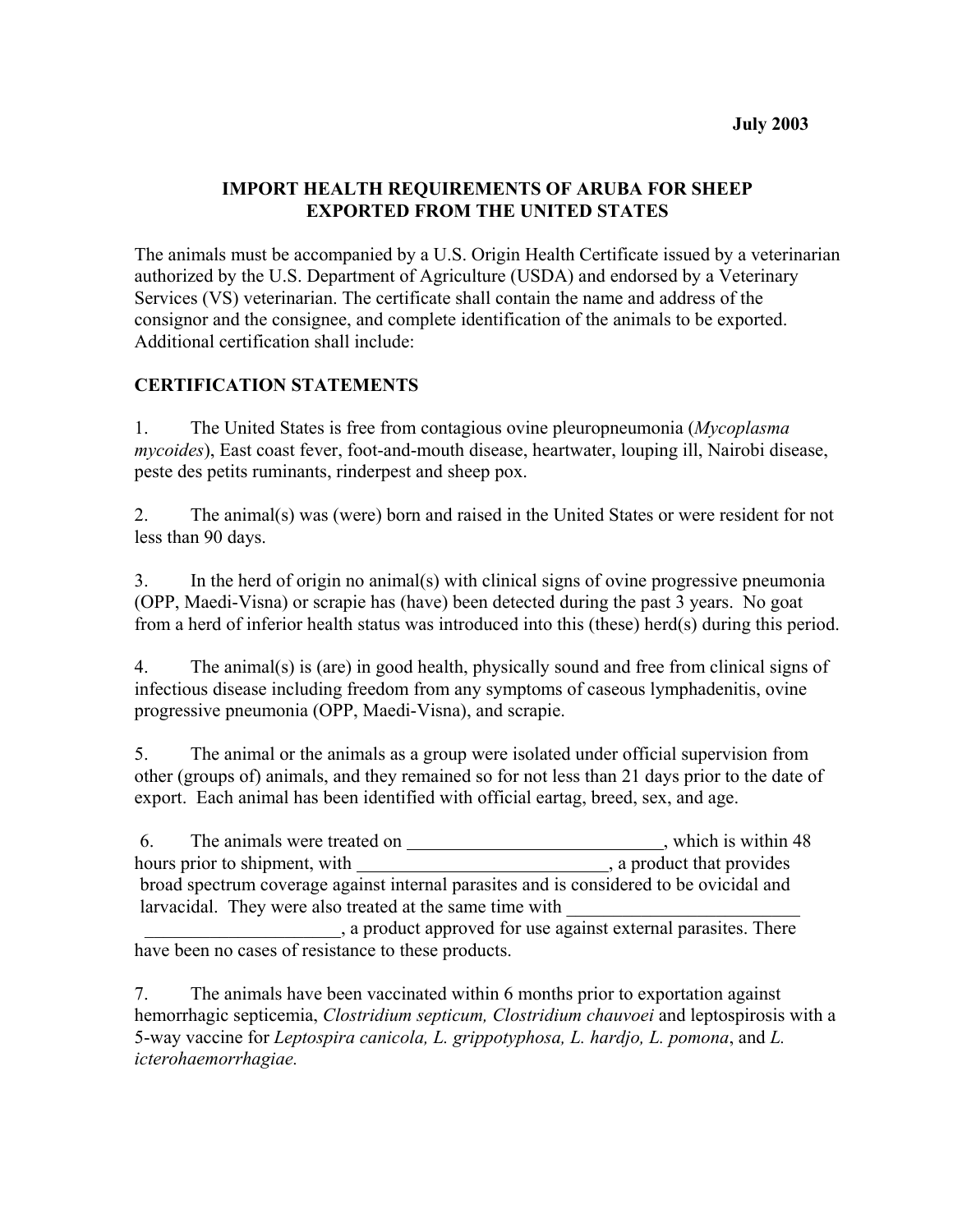8. The farms of origin are participants of the National Scrapie Eradication Program. In the farms of origin no case of scrapie has been diagnosed in the last 3 years. The animals are not scrapie-positive nor have they been exposed to scrapie, nor have they ever been in an infected flock, source flock, or trace flock nor are they the progeny, parent, or sibling of any scrapie-positive animal.

# **TEST REQUIREMENTS**

All animals must be tested with negative results as prescribed below within 30 days prior to export. The same tests may be repeated in Aruba. All test results to qualify the animals must be included.

1. Tuberculosis: Intradermal caudal fold test using PPD tuberculin.

2. Brucellosis: Plate or tube agglutination test at a 1:50 dilution.

3. Bluetongue: One test AGID (Agar-gel immunodiffusion) test or ELISA. Animals that test positive may be further tested by either PCR or virus isolation conducted at the National Veterinary Services Laboratories. A negative PCR or virus isolation test will override a positive ELISA or AGID and animals will be released based on these negative results.

4. OPP/Maedi-Visna: One AGID test.

# **EMBARKATION STATEMENTS**

At the port of embarkation, a VS port veterinarian shall attach to the Origin Health Certificate and the original laboratory test results, the Certificate of Inspection of Export Animals (VS Form 17-37) showing:

- 1. The name and address of the consignor.
- 2. The name and address of the consignee.
- 3. The number, sex and types of animals to be shipped.

 4. A statement that the animals have been given a careful veterinary inspection at the port of embarkation and were found free from evidence of communicable disease, tumors, fresh wounds or wounds in the process of healing, or ectoparasites within 24 hours of exportation.

# **OTHER INFORMATION**

1. In order to import live animals into Aruba, the consignee must have the Health Certificate and/or related test results approved by the Director of the Veterinary Service of Aruba before the animals are shipped to Aruba.